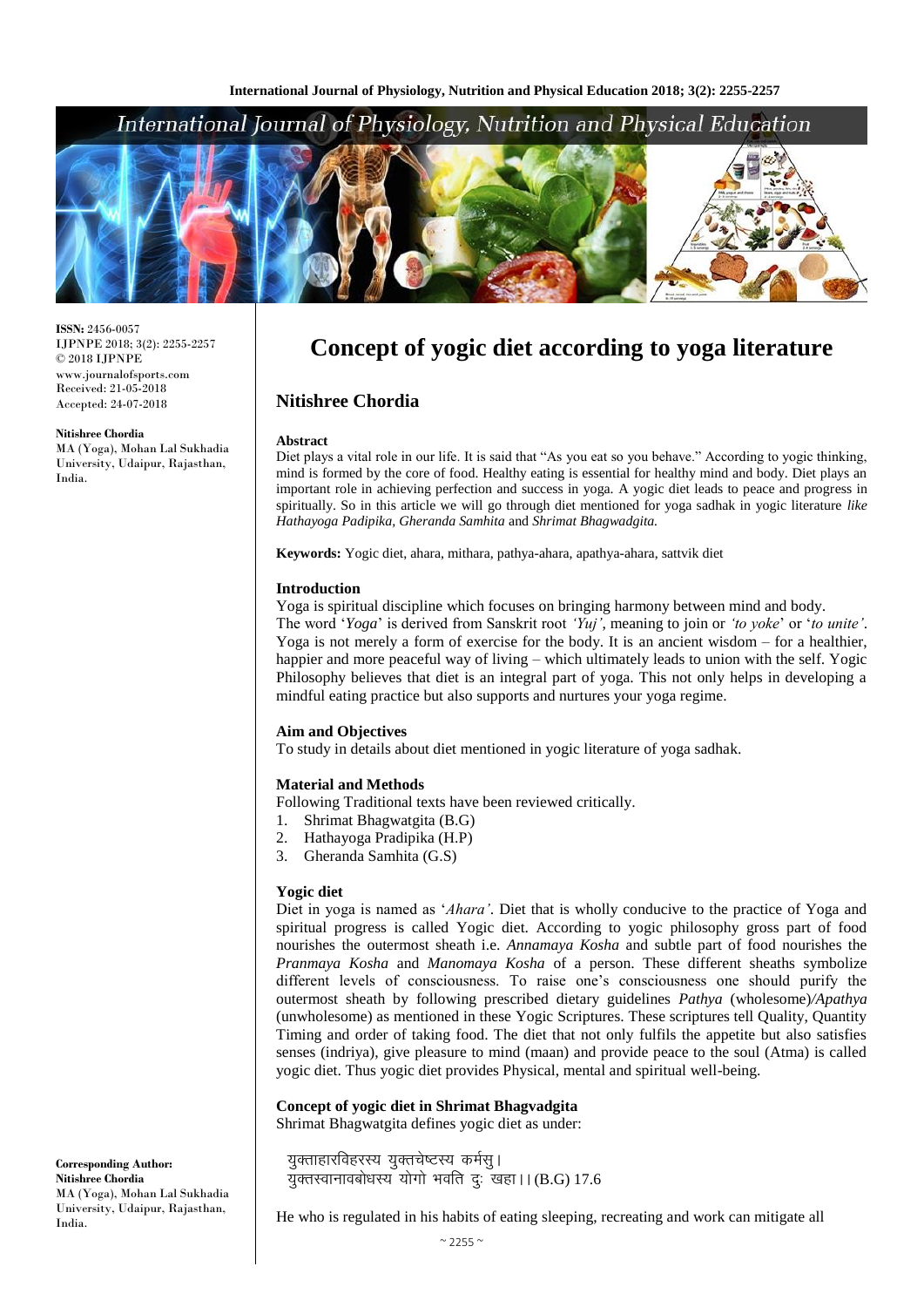International Journal of Physiology, Nutrition and Physical Education

material pains by practicing the yoga. 17.6.

The Bhagwadgita also classifies food as sattvik, Rajasik and Tamasik Diet.

#### **Sattvik ahara**

It highly preferred yogic diet.

आयु सत्ववलारोग्यसुखप्रीतिविवर्धनाः । रास्याः रिनग्धाः स्थिरा हद्या आघराः सात्विक प्रियाः । (B.G) 17.8

Food dears to those is the mode of goodness increase the duration of life, purify ones. Existence and give strength, health, happiness and satisfaction. Such food is juicy, fatty, wholesome and pleasing to the heart.  $(17.8)$ 

Sattvik food nourishes the Body, balances the energy intellect and purifies the mind. It e.g.:- fresh fruits, dry fruits, berries, raw or lightly cooked vegetable, salads, grains, honey, dairy products etc.

#### **Rajasik ahara**

कट्बम्ललवणात्युष्णतीक्षणरुक्षविदाहिनः । आहारा राजसस्येष्टा दःखषोकामधप्रदाः ।। (B.G) 17.9

Foods that are too bitter, too sour, salty, hot, pungent, dry and burning are dear to those in passion. Such foods cause distress misery and disease. (17.9)

The food make the mind rest less and case disease e.g.: onion, garlic, coffee, tea, tobacco, alcohol, fast food, chocolate, etc. Yoga sadhak should avoid Rajasik food.

#### **Tamasik diet**

यातयामं गतरसं पूति पर्युषितं चयत् । उचिछष्टमपि चामेध्य भोजन तामसप्रियम।। (B.G) 17.10

Foods prepared more than three hours before being eaten, food that is tasteless, decomposed and putrid, and food consisting of remnants and untouchable things is dear to those in the mode of darkness. (17.10)

The food which is stale, tasteless, impure is Tamasik in nature. Such food creates a feeling of heaviness, lethargy. e.g.: meat, fish, egg, drugs, alcohol. Food which is burned, fried, reheated many times.

A yogi should consume sattvik diet and should avoid tamasik and Rajasik diet.

#### **Concept of yogic diet in hatha yoga**

Hatha yoga text is Hathayoga Pradipika and Gheranda Samhita define yogic diet in three categories

- 1. Mitahara moderate and balance diet.
- 2. Pathaya-ahara beneficial and preferred diet.
- 3. Apathaya-ahara Harmful and prohibited diet.

#### **Mitahara**

Mitahara in Hathayoga text is defined as-- agreeable and sweet food leaving the one fourth of stomach free and eaten as offering to please God (Prasad).

It means that food should be fresh pleasant taste, lubricated. The rule of food intake is that half of stomach should be filled with food, one fourth should be filled with water and remaining one fourth should be kept empty for circulation of air. Eating until the stomach is full is prohibited.

A practitioner who undertakes yoga without moderating the diet suffers from many diseases and doesn't make progress in

yoga. (G.S. 5/16)

#### **Pathya-ahara: (Food should be taken)**

The most conductive food for the yogic according to Hathayoga Pradipika and Gheranda Samhita are: good grains, wheat, rice, barley, milk, ghee, jaggery, Mishri, Honey, dry ginger, parval, mung, urad and such pulses, pure water, seasonal green vegetables, brinjal, unripe banana, figs, cucumber, bitter gourd etc. Five leafy vegetable similar to spinach (balashaka, kalashaka, patolapatraka, vashtaka and himalochika) are highly recommended. Cardamom, cloves, nutmeg, haritaki and dates can be taken.

Only food which is easily digestible, agreeable, lubricating, strengthening nourishing the Dhatus and acceptable to the mind should be eaten. (G.S. 5/29)

#### **Apathya-ahara: (Food should be avoided)**

The food which is harmful is described in Hatha yoga Text are as: one should avoid food that taste bitter, sour, pungent, salty, heating, heavy vegetable, oil – seasame and mustard, cured, buttermilk, fish, flesh food, horse gram, garlic, asafoetida, fried food alcohole, plam nuts, over ripped jack fruit, pumpkin etc.

Unhealthy diet should not be taken that food which is reheated after becoming cold, which is dry, which is excessively salty or acidic and which is stale or have many vegetables. (H.P. 1/60)

Having only one day a meal, not eating at all or eating between meals should be discontinued. (G.S. 5/29)



#### **Principles of eating food**

Some Traditional Yogic Text mentioned *Three valuable points* regarding intake of food:

- Mitabhuk- One should take a balance diet
- Ritubhuk- One must according to the Seasons
- Hitabhuk- Diet must be suitable to health (sattvik diet)

#### **Discussion**

As per the classical text of yoga, consumption of food in excess quantity and of poor quality acts as obstacle in the pathway of yogic practices. On other hand consumption of Mihahara, pathyaahar and sattvik diet helps in achieving yogic goals.

#### **Conclusion**

Yogic diet is specifically designed for yogic practices such that a Yogic practitioner does not get ill and throughout his practice he/she remains healthy. Yogic diet is mainly of vegetarian type. People having sedentary lifestyle can be immensely helped if they along with their regular Yogic practices also follow Yogic diet. As yogic scriptures say that certain dietary precautions are kept under consideration before practicing various Yogic practices. Yogic diet believes in the concept of mitahara and sattavik ahara. Thus intake of food for yoga sadhak depends on three things

- 1. Quality of food It should be sattvik.
- 2. Quantity of food Half of stomach should be filled with food. One fourth with water and one fourth should be empty for air.